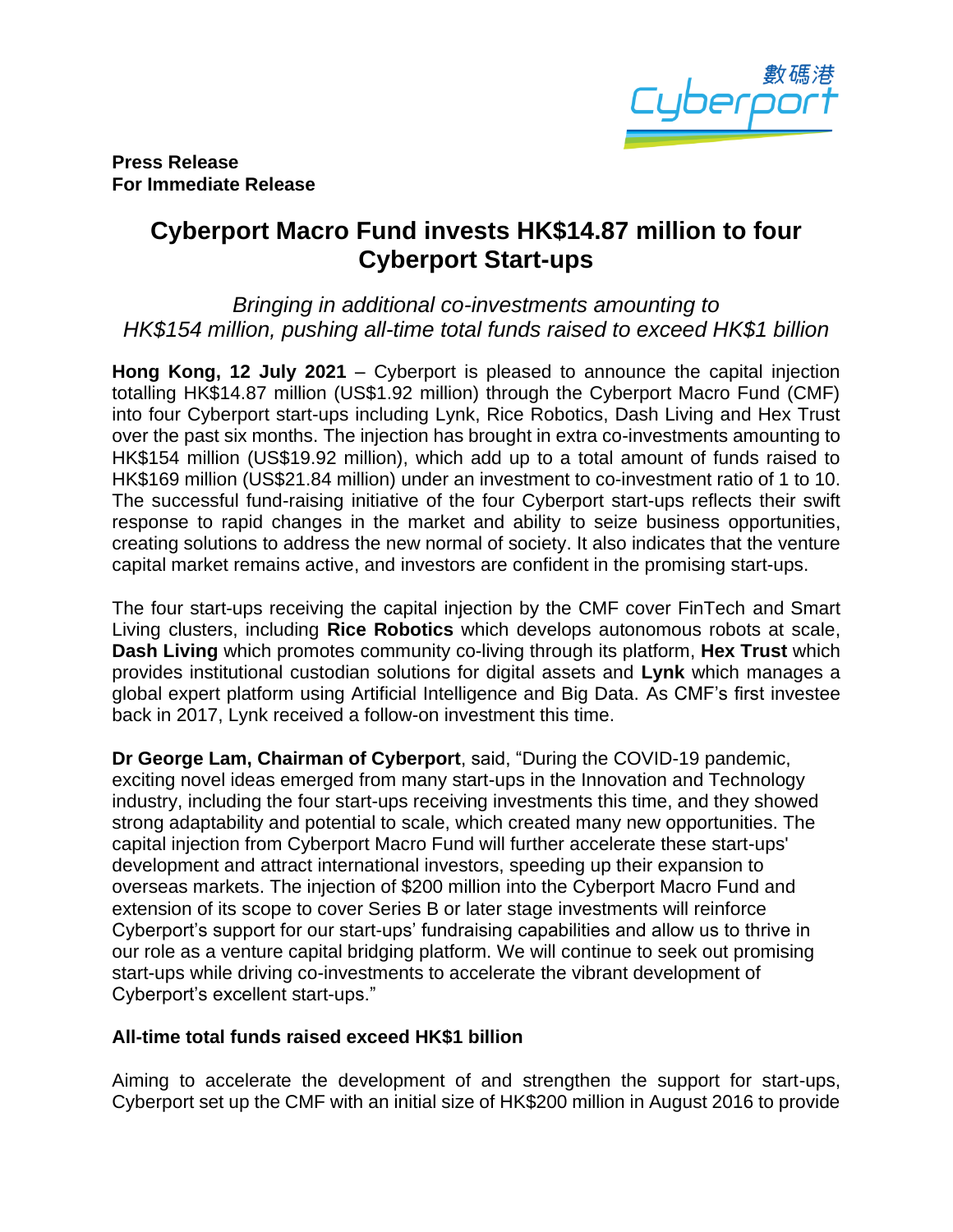

seed to Series A stage funding to Cyberport start-ups in order to facilitate the overall development of entrepreneurship and angel investments in Hong Kong. This April, an additional HK\$200 million has been injected into CMF and its investment scope has been extended to Series B or later stage funding to help promising start-ups' further development.

The CMF has so far invested around HK\$139 million (around US\$17.9 million) into 19 start-ups and brought in extra co-investments of over HK\$951 million (around US\$122.7 million), bringing the total amount of funds raised to over HK\$1 billion (around US\$140.6 million) in investment capital for start-ups, generating an investment to co-investment ratio of 1 to 7.

###

For high resolution photos, please download via this [link.](https://drive.google.com/drive/folders/1npAAYf4KWBMJ_p03mHfuN3oktogzCt8C?usp=sharing)

Introduction of the four Cyberport start-ups that received capital injection from the Cyberport Macro Fund from December 2020 to June 2021:

| Cyberport<br>start-ups | Introduction of the Start-<br><b>ups</b>                                                                                                                                                                                                                                                                                                                                                                                                                                    |                                   |
|------------------------|-----------------------------------------------------------------------------------------------------------------------------------------------------------------------------------------------------------------------------------------------------------------------------------------------------------------------------------------------------------------------------------------------------------------------------------------------------------------------------|-----------------------------------|
| Lynk                   | An alumnus of Cyberport<br><b>Incubation Programme</b><br>that powers the new<br>knowledge economy by<br>unlocking insights,<br>experience and expertise<br>of experts from around the<br>world to help people and<br>companies make better-<br>informed decisions. Lynk's<br>customers include Fortune<br>500 companies, world's<br>leading investment<br>houses, global family<br>offices, top professional<br>services firms,<br>governments and other<br>organizations. | Peggy Choi, Founder and CEO, Lynk |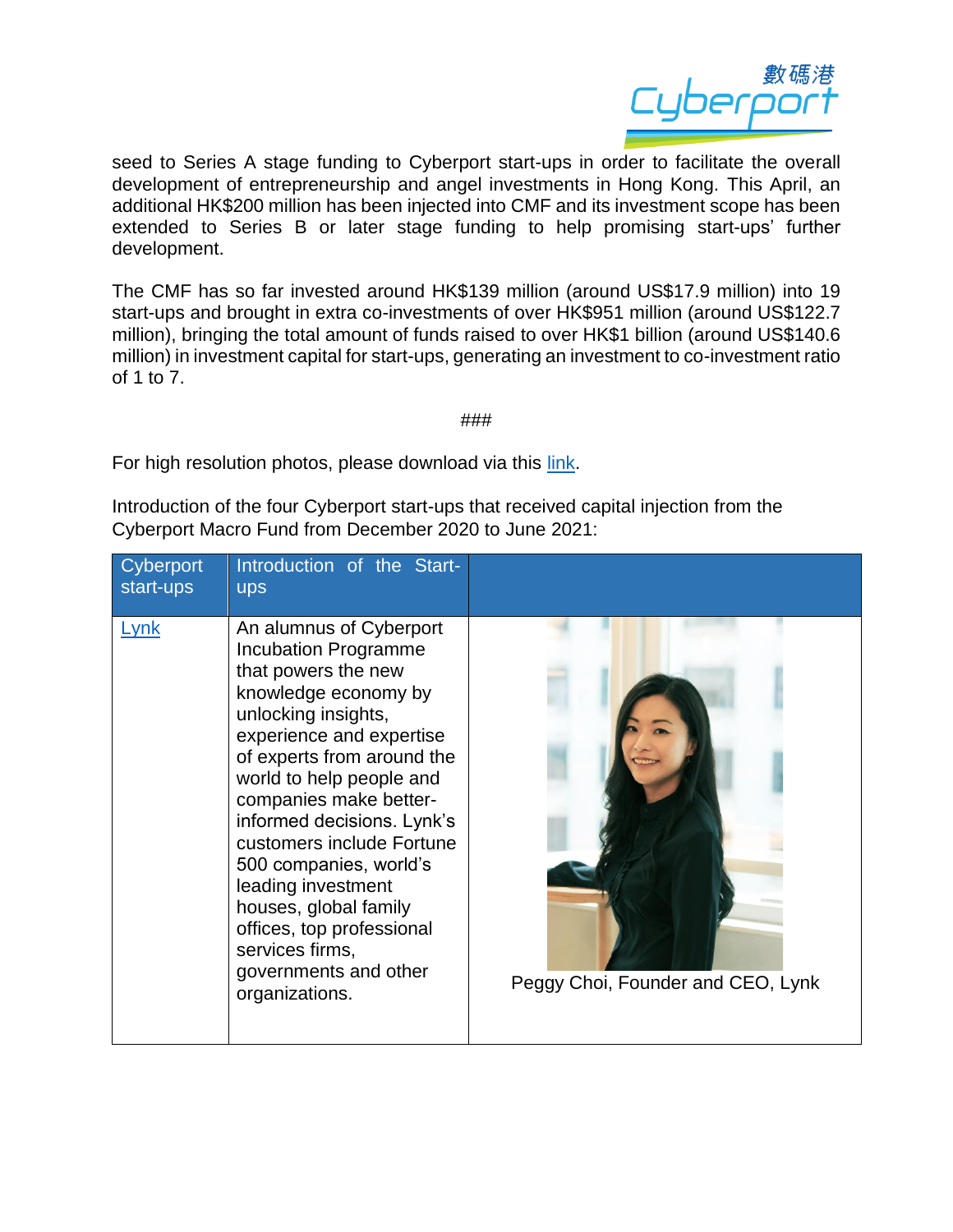

| <b>Rice</b><br><b>Robotics</b> | A current Cyberport<br>incubatee that provides<br>hardware and software<br>infrastructure to deploy<br>autonomous robots at<br>scale. Its sanitising and<br>delivery robots solutions<br>are widely used in Hong<br>Kong and increasingly on<br>a global scale.                                                                                                                      | ◎<br>Q<br>Victor Lee, Founder, Rice Robotics |
|--------------------------------|--------------------------------------------------------------------------------------------------------------------------------------------------------------------------------------------------------------------------------------------------------------------------------------------------------------------------------------------------------------------------------------|----------------------------------------------|
| <b>Dash Living</b>             | A current Cyberport<br>incubatee that provides<br>co-living spaces, serviced<br>apartments, and hotel<br>long-stays units,<br>empowered by technology<br>and its asset-light model.<br>Dash Living manages over<br>1,300 fully serviced units<br>across Hong Kong,<br>Singapore, Tokyo, and<br>Sydney, with a unique<br>community element<br>embedded into its co-living<br>concept. | Aaron Lee, Founder and CEO, Dash Living      |
| <b>Hex Trust</b>               | A graduate of Cyberport<br>Incubation Programme in<br>February 2021 that is<br>based in Hong Kong and<br>provides licensed<br>custodian solutions for<br>digital assets. Hex Trust's<br>partners include IBM and<br>SIA (an European<br>company in banking<br>technology infrastructure).                                                                                            | Alessio Quaglini, CEO, Hex Trust             |